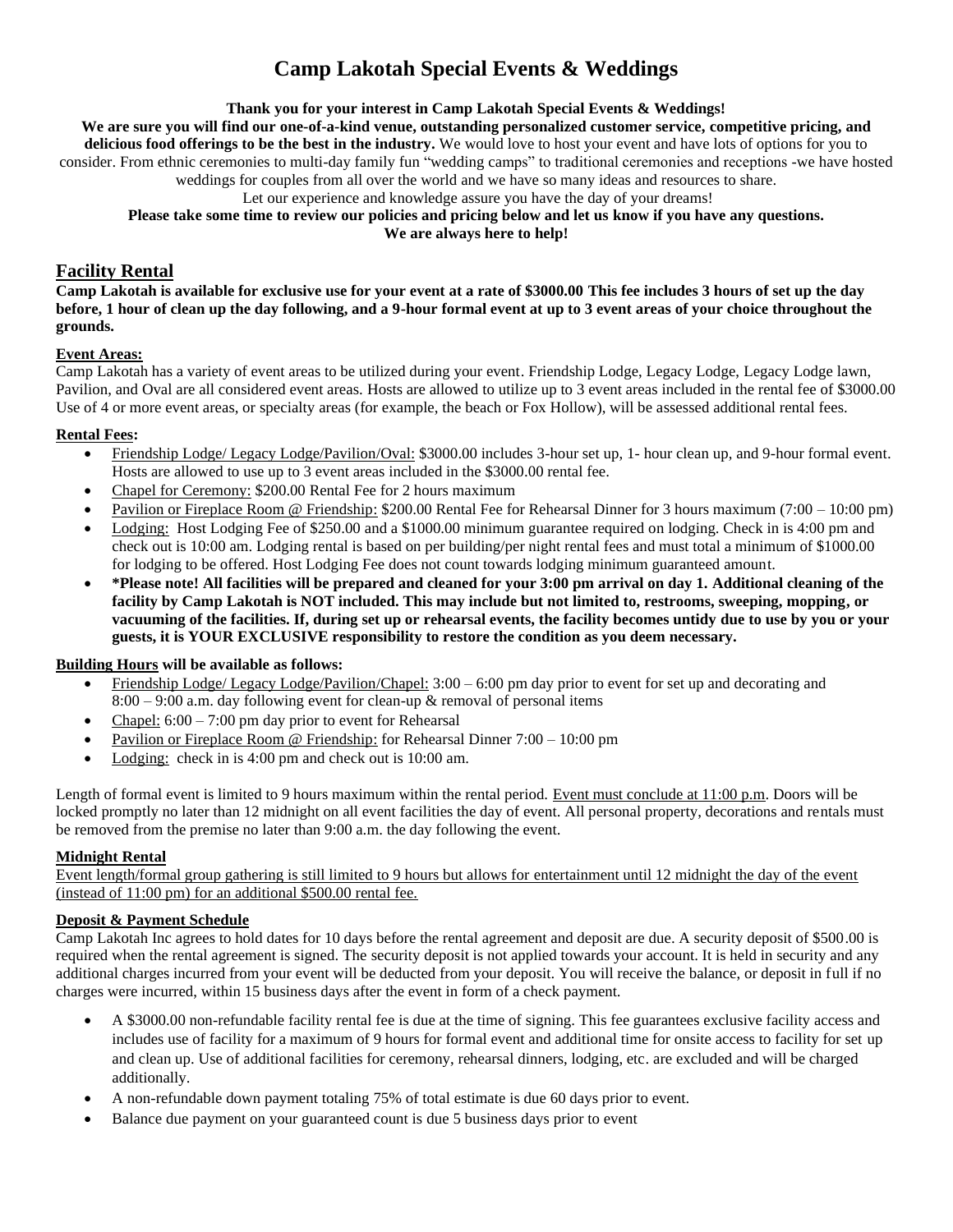| <b>Payment Type</b>             | Amount                    | Due Date                       |
|---------------------------------|---------------------------|--------------------------------|
| <b>Security Deposit</b>         | \$500.00                  | Upon signing contract          |
| Facility Use Fee                | \$3000.00                 | Upon signing contract          |
| Down Payment #1                 | 75% of total estimate due | 60 days prior to event         |
| Balance Due on Guaranteed Count | Variable                  | 5 business days prior to event |
| Security Deposit Refund         | Up to $$500.00$ refund    | 15 business days post event    |

#### **Cancellation Policy**

If cancellation occurs more than 12 months in advance of event date, the \$3500.00 deposit is retained.

If cancellation occurs between 12 months and 60 days in advance of event date, the \$3500.00 deposit is retained and 25% of total estimate is due.

If cancellation occurs less than 60 days in advance of event date, the \$3500.00 deposit is retained and 100% of estimated revenue is due along with the cancellation notification.

| <b>Cancellation Occurs</b>  | Forfeit                                                       | <b>Forfeit Amount</b>  |
|-----------------------------|---------------------------------------------------------------|------------------------|
| More than 12 months prior   | Security Deposit & Facility Use                               | \$3500.00              |
| Between 12 months & 60 days | Security Deposit, Facility Use & 25%<br>of total estimate due | $\$3500 + \$$ variable |
| Less than 60 days           | Security Deposit, Facility Use & 100%<br>of Estimated Revenue | Variable               |

*FORCE MAJEURE*: Due to things outside the control of Camp Lakotah, Inc, an act of God or government authorities, natural disasters, or other emergencies beyond Camp Lakotah's reasonable control, make it illegal or impossible for Camp Lakotah to perform its obligations under this Agreement, Camp Lakotah may terminate this Agreement upon written notice without liability.

*COVID:*Due to COVID outbreaks, restrictions, or shut-downs, hosts will be allowed to reschedule their wedding or special event at no charge within 18 months of original event date. Any deposits or payments will be applied as credit towards a newly scheduled date. Refunds will be in the form of credit to a future event only. If host decides to cancel the event entirely, all previous deposits and payments will be forfeited.

#### **Event Minimum**

Camp Lakotah Inc will require an event minimum in addition to the facility rental fees. Minimum may apply to food, room rental, or lodging or all three depending on the scope of your event. Should your event not meet our minimum requirements, the difference will be added to your invoice.

| <b>Facility Fee</b> | <b>Length of Rental</b> | Food &         | <b>Additional</b> | <b>Total Minimum</b>    |
|---------------------|-------------------------|----------------|-------------------|-------------------------|
| For receptions      |                         | Bar            | <b>Rental Fee</b> | <b>Guarantee</b>        |
|                     |                         | <b>Service</b> |                   | including               |
|                     |                         | <b>Minimum</b> |                   | <b>Facility Use Fee</b> |
| Event Area 1        | 9 hours                 | \$3500.00      | n/a               | \$6500.00               |
| Event Area 2        | 9 hours                 | \$1000.00      | n/a               | \$7500.00               |
| Event Area 3        | 9 hours                 | \$500.00       | n/a               | \$8000.00               |
| Event Area 4 or     | 9 hours                 | \$500.00       | \$500.00          | \$9000.00               |
| Specialty Area      |                         |                |                   |                         |
| <b>Facility Fee</b> | <b>Length of Rental</b> | Food &         | <b>Rental Fee</b> | <b>Total Minimum</b>    |
| <b>For Other</b>    |                         | Bar            |                   | <b>Guarantee</b>        |
| <b>Rentals</b>      |                         | <b>Service</b> |                   | including               |
|                     |                         | <b>Minimum</b> |                   | <b>Facility Rental</b>  |
| <b>Ceremonies</b>   |                         |                |                   |                         |
| Ceremony Site       | 2 hours                 | n/a            | \$200.00          | \$200.00                |
| <b>Rehearsal</b>    |                         |                |                   |                         |
| <b>Dinners</b>      |                         |                |                   |                         |
| Fireplace Room      | 3 hours                 | \$600.00       | \$200.00          | \$800.00                |
| Pavilion            | 3 hours                 | \$600.00       | \$200.00          | \$800.00                |
| Lodging             | 4 p.m. check in         | \$1000.00      | 250.00 Host       | \$1250.00               |
|                     | 10:00 a.m check out     | Lodging        | Lodging Fee       |                         |
|                     |                         | minimum        |                   |                         |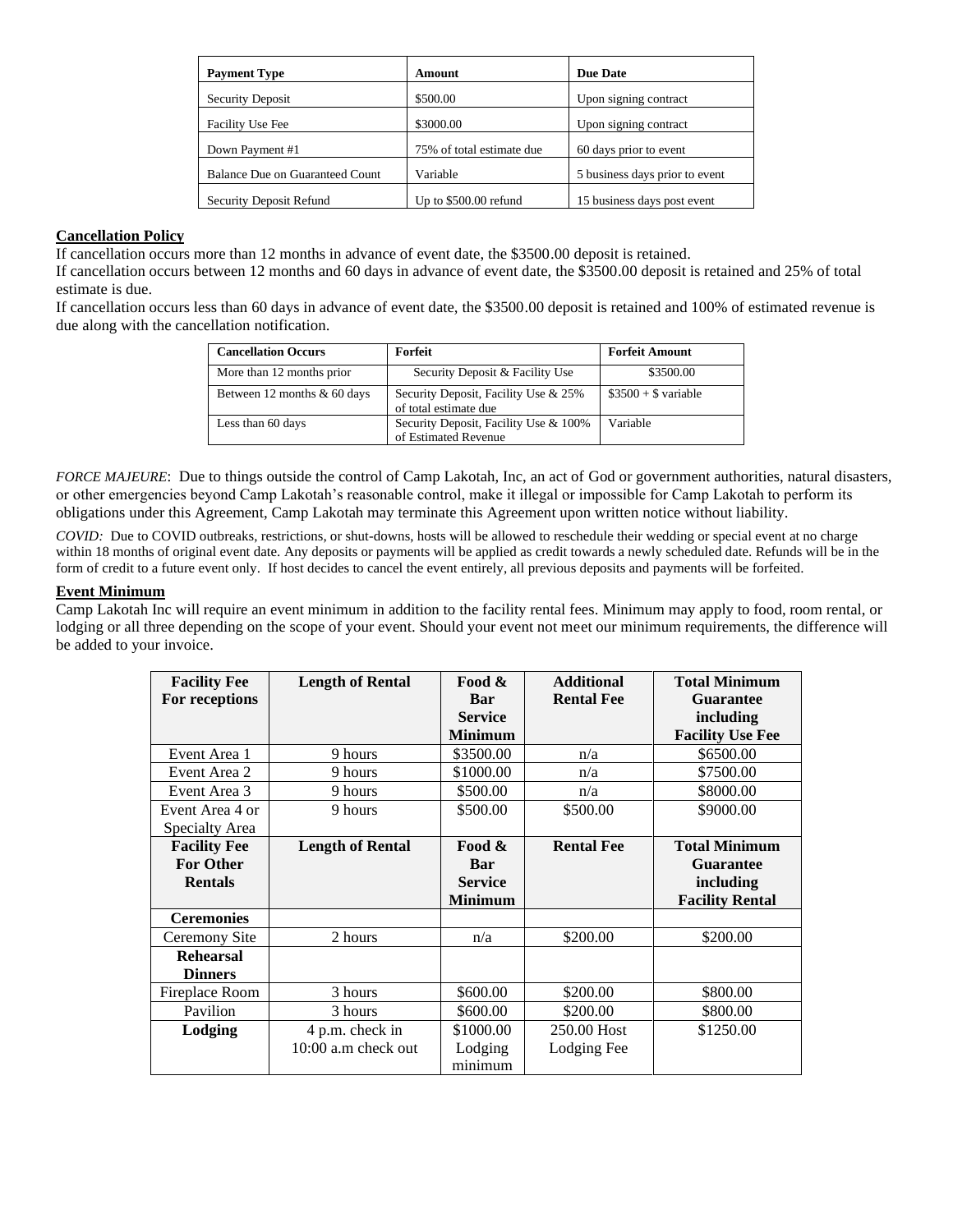#### **Ceremonies**

\$200 fee includes site use for 2 hours on day of event and 1 hour rehearsal prior to event date. Bench seating is available at Chapel area only. All other ceremony locations require chair rental, set up and removal by renter within the allotted rental time frame. Benches may not be moved to any other location on Camp. Bench coverings must not be permanent and must be completely removed by host. Any decorations, rentals, or personal belongings must be completely removed from the Chapel area before 9:00 a.m. the day following the event. Sound systems and lighting are not available and must be provided by host or a vendor.

#### **Ceremony Rehearsals**

The ceremony site is available for a one-hour rehearsal prior to your wedding day for no additional charge from 6:00 – 7:00 pm. All rehearsals are scheduled by Camp Lakotah, Inc based on availability of the site. Facility access and use is limited to the ceremony location only and cannot exceed one hour in length.

# **Rehearsal Dinners**

Camp Lakotah is available for rehearsal dinner rentals in the Pavilion or Fireplace room of Friendship Lodge. There is a \$200 facility rental fee and a \$600 food & beverage minimum.

# **Sales Tax and Gratuity**

All food and services are subject to a 5.5% WI sales tax and 20% gratuity

# **Payment**

We gladly accept cash or checks payable to Camp Lakotah. Credit cards will incur an additional 5% service fee of the total due.

# **Food & Beverage Service**

Due to health regulations of WI Administrative Code and for the health and safety of our guests, no food may be brought onto the grounds, nor taken from the event by the renter or any of the attendees except for wedding desserts which must be provided by a licensed facility. A \$120.00 dessert serving charge will be added for all wedding desserts.

# **Final Guarantee**

In order for us to properly prepare for your event, a final guest count or attendance guarantee is required no later than 12:00 p.m. at least 10 business days in advance of your event. This number is not subject to reductions. The final balance due invoice will be generated from your reported final guest count and must be paid in full at least 5 business days in advance of your event. We will prepare 3% over the final guest count to accommodate any last-minute additions. If the final guest count increases beyond the 3% overset, the guests over and above will be charged at 1.5 times the contracted price.

#### **Pricing Policy**

**Camp Lakotah Inc will guarantee all food prices 30 days prior to your event.** Any proposals, quotes or menus provided prior are intended to be estimates only. Special diet requests for allergies may be accommodated, but we must have notification with the final guaranteed count**.** There may be additional charges for special diet requests.

#### **Bar Service**

Alcohol beverage service will be the financial responsibility of the hosts and at no time may be sold. Beverage servers are required to be always present and monitoring beverage service area. Beverage servers will be provided by Camp Lakotah Inc at a rate of \$20/hour per server. All supplies needed for beverage service will be the sole responsibility of the host and include but not limited to: disposable cups, ice, condiments, napkins, dispensing equipment and products. There is a \$250.00 bar set up charge. A last call must be conducted 30 minutes prior to the conclusion of the event and all alcohol service suspended at that time. Failure to adhere will result in a \$250.00 late fee penalty deducted from your security deposit.

#### **ALL ALCOHOL AND BEVERAGES WILL REMAIN INDOORS AND UNDER THE LOCKED CUSTODY OF CAMP LAKOTAH, INC. FOLLOWING THE CONCLUSION OF YOUR EVENT. UNDER NO CIRCUMSTANCES MAY ALCOHOL OR BEVERAGES BE REMOVED FROM THE RECEPTION PREMISE FOLLOWING THE EVENT. All remaining alcohol, beverages, and supplies will be available for pick up between 8:00 and 9:00 a.m. the following day.**

In the event Camp Lakotah, Inc secures a liquor license prior to your event, it will become necessary for the supplies and products to be purchased from Camp Lakotah in lieu of provided by the host.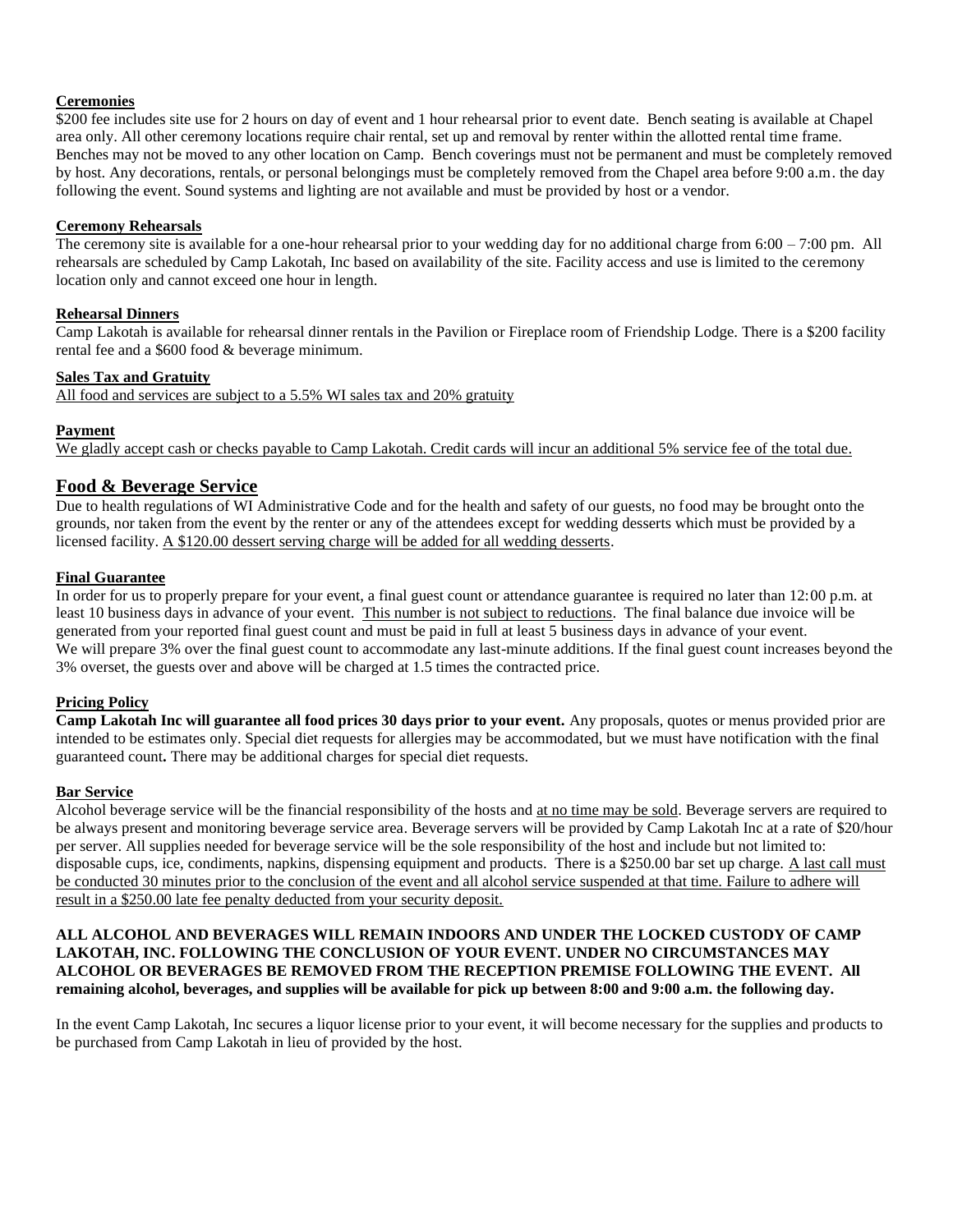# **Miscellaneous**

# **Event Insurance**

**It is the sole responsibility of the hosts to secure an event insurance policy.** In order to assure coverage against risk, Camp Lakotah, Inc requires event liability insurance during your event. Event liability insurance will provide protection if someone is injured at your wedding or one of your guests causes property damage to the venue. We require a \$1,000,000.00 Occurrence/\$2,000,000.00 Aggregate policy.

Policy must include host liquor coverage and allow you to add additional insureds (Camp Lakotah Inc.) Proof of insurance with Camp Lakotah, Inc listed as additionally insured must be submitted to Camp Lakotah no later than 10 business days prior to your event.

#### **Decorations**

Camp Lakotah Inc does not supply decorations other than window twinkle lights and nature. Candles are permitted as long as they are contained in a metal or glass container and the wick is at least 1" below the top of the container. No taper candles or candelabras. There is a \$10 charge per tablecloth if wax is spilled. The following are NOT allowed:

| Glitter                     | <b>Nails</b>                       |
|-----------------------------|------------------------------------|
| Confetti                    | Tacks                              |
| Metallic pieces of any kind | Tape                               |
| Silly string                | Sparklers or Fireworks of any kind |
| <b>Staples</b>              | <b>Bubble Machines</b>             |
| Glue                        | Fog Machines                       |
| $\blacksquare$              | мин н не назадни                   |

# **Nothing can be hung from chandeliers Nothing can be removed from walls (CL artwork, photos, or displays)**

Any special requests or variations must have prior approval. Camp Lakotah Inc cannot be held responsible for lost, stolen, broken, or damaged items that are brought to our facility. Our staff has the full authority to deny the set- up or use of items at any time, regardless of intended use.

# **Entertainment**

With advanced notice, DJ's or bands have access to the reception facility beginning at 10:00 a.m. the day of the event and must be packed and vacated no later than 12 midnight following the event unless a midnight rental is secured, then they must be packed and vacated no later than 1:00 a.m. Bubble machines, smoke or fog machines and confetti cannons are not allowed. Our staff has the authority to limit the volume at any event for the consideration of others.

#### **Rentals/Outside Vendors**

Access to the facility begins at 10:00 a.m. the day of the event. Any equipment rentals must be delivered after 10:00 a.m. the day of the event, or between 3:00 and 6:00 pm the day prior to the event. All equipment must be removed from the premise no later than 9:00 a.m. the following day. It is the responsibility of the renter to make appropriate arrangements with vendors. Access to Camp Lakotah facility and grounds is by appointment ONLY if additional arrangements need to be made in advance.

#### **Damage**

Any damage to the premises caused by the host, guest of the host, service provider or performer is the responsibility of the host. Repairs will be billed at \$150 per hour plus materials deducted from your security deposit refund or claimed against your event insurance.

#### **Clean Up**

The host is responsible for cleaning up and removing all items brought into the facility before 9:00 a.m. the day following the event unless arrangements and payment for an extended rental has been made in advance. These items include but are not limited to: cake, centerpieces, floral arrangements, gifts, clothing, additional decorations, bar supplies and equipment and outside rentals. Any items left behind past 9:00 a.m. the day following your event will be forfeited and become the property of Camp Lakotah, Inc. Removal or disposal of any items will be charged accordingly and deducted from the security deposit refund.

#### **Safety & Security**

Camp Lakotah Inc reserves the right to enforce a security presence during your event and to remove any persons causing nuisance, harm, or damage. The host agrees to conduct the event in an orderly manner and to comply with all applicable laws and regulations. The host assumes full responsibility for the conduct of all persons in attendance, and for any damage done to any part of Camp Lakotah Inc.

#### **Parking**

Camp Lakotah Inc offers parking to all event guests but assumes no responsibility for the security of vehicles. Our staff reserve the right to tow any cars left unattended past 9:00 a.m. the day following your event so the premise can be secured.